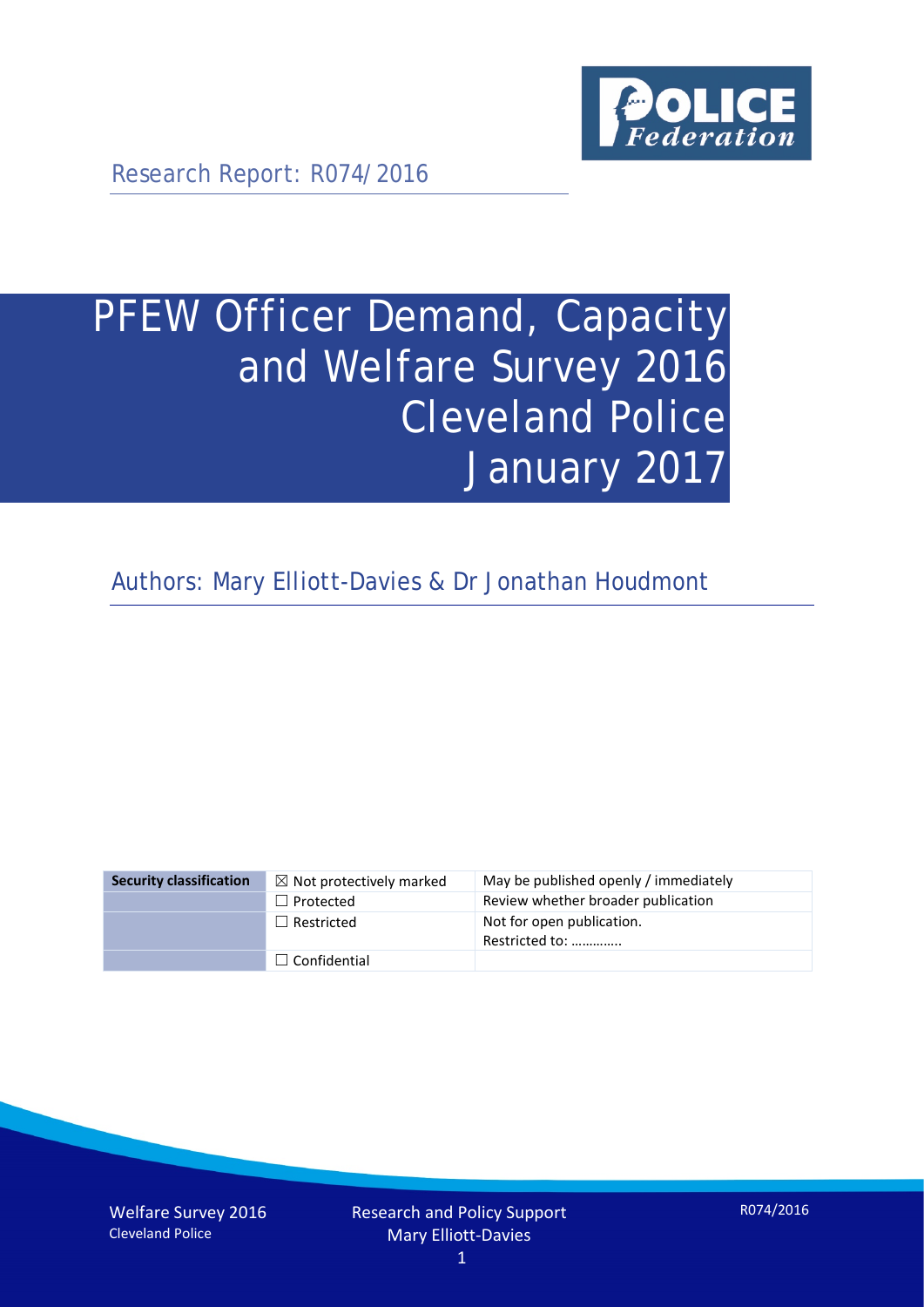# **1. FOREWORD**

## **INTRODUCTION**

In recent times policing in England and Wales has experienced unprecedented budgetary cuts amount[i](#page-15-0)ng to an 18% real-term reduction since 2010.<sup>1</sup> The impact on police officer numbers has been considerable, with a 14% fall in officer numbers over a seven year period from a high of 143,734 in 2009<sup>[ii](#page-15-1)</sup> to 124,066 in March 2016.<sup>[iii](#page-15-2)</sup> Evidence from a focus group study conducted by the PFEW<sup>[iv](#page-15-3)</sup> highlighted that these reduction's may be having a negative effect on officers individual wellbeing. It was within this context that the 2016 PFEW Officer Demand, Capacity, and Welfare Survey took place.

This report provides a summary of responses to key questions from the 2016 PFEW Officer Demand, Capacity, and Welfare Survey from respondents in **Cleveland Police**.

Where appropriate, details of average responses for the police service as a whole are also presented. However, differences between the national and local responses have not been tested statistically and therefore any differences reported are for guidance only and must be treated with caution.

Force rankings have not been included due to the vast range of response rates across forces (2.1% - 34.2%), making comparisons inappropriate without the application of inferential statistics to address the extreme variations in sample sizes (range: 34 -3909). In addition, forces with less than 100 respondents were not provided with a force level report as their sample size was too small to be representative of the force as a whole and may have enabled identification of individuals based on their demographics.

Please be aware that the total number of responses for each item may vary slightly as not all items were answered by all respondents, and all percentages are rounded to the nearest whole number. In addition, the actual differences between any and all groups may be quite small and these details should be considered when interpreting the data.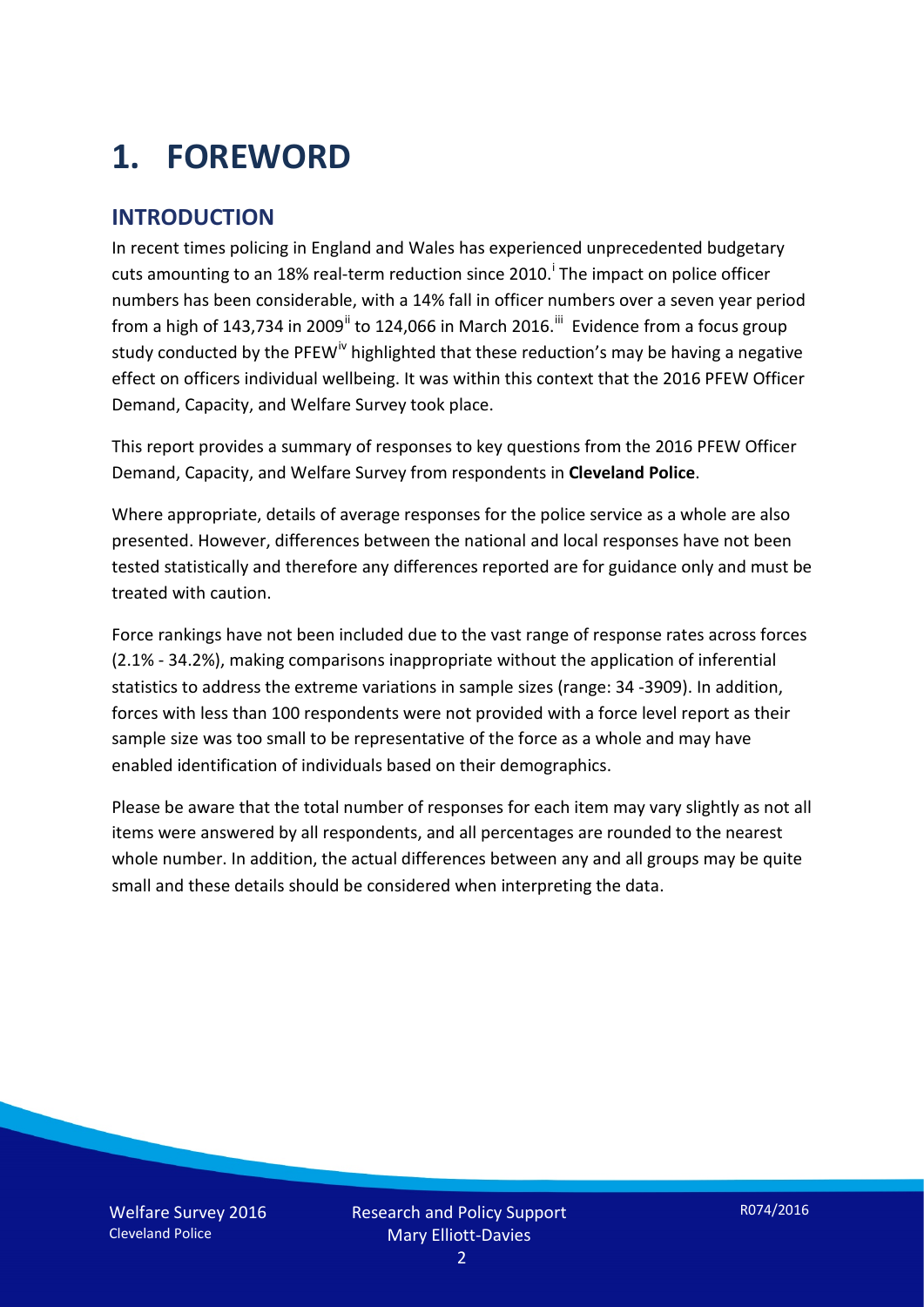## **RESPONSE RATES AND DEMOGRAPHICS**

Survey responses were gathered over a four-week period in February 2016. All officers of the federated ranks in England and Wales were eligible to participate. Analyses were conducted on a sample of 16,841 responses drawn from all 43 forces across England and Wales.  $^1$  $^1$  The national response rate for the 2016 survey was 14%.

201 responses were received from Cleveland Police, representing a response rate of around 16%.<sup>[2](#page-2-1)</sup> The margin of error for this report has been calculated using the size of the sample and the population. At a 95% confidence level, this force report has a 6% margin of error. If the margin of error is less than 5%, it can be considered to be within the normal bounds of academic rigor.<sup>[3](#page-2-2)</sup> If this threshold has not been met, the results from this report must be interpreted with caution.

Overall 1% of respondents (*N*=237) to the survey declined to state which force they belonged to. These responses have been included within the national data but are excluded from force-level analyses.

80% of responses from Cleveland Police were received from male officers and 20% of responses were from female officers. In regards to rank, 70% of respondents from Cleveland Police were Constables, 25% were Sergeants and 6% were Inspectors or Chief Inspectors. 4% of responses from Cleveland Police were received from Black and Minority Ethnic (BME) officers.

-

<span id="page-2-0"></span> $1$  Data were removed where the respondent indicated they were not currently a police officer or they gave implausible answers – for full exclusion criteria, please see Houdmont & Elliott-Davies (2016).<br><sup>2</sup> Based on March 2016 Home Office figures of officer headcount.

<span id="page-2-1"></span>

<span id="page-2-2"></span> $3$  The generally accepted academic standards is a 95% confidence level with a 5% (or less) margin of error.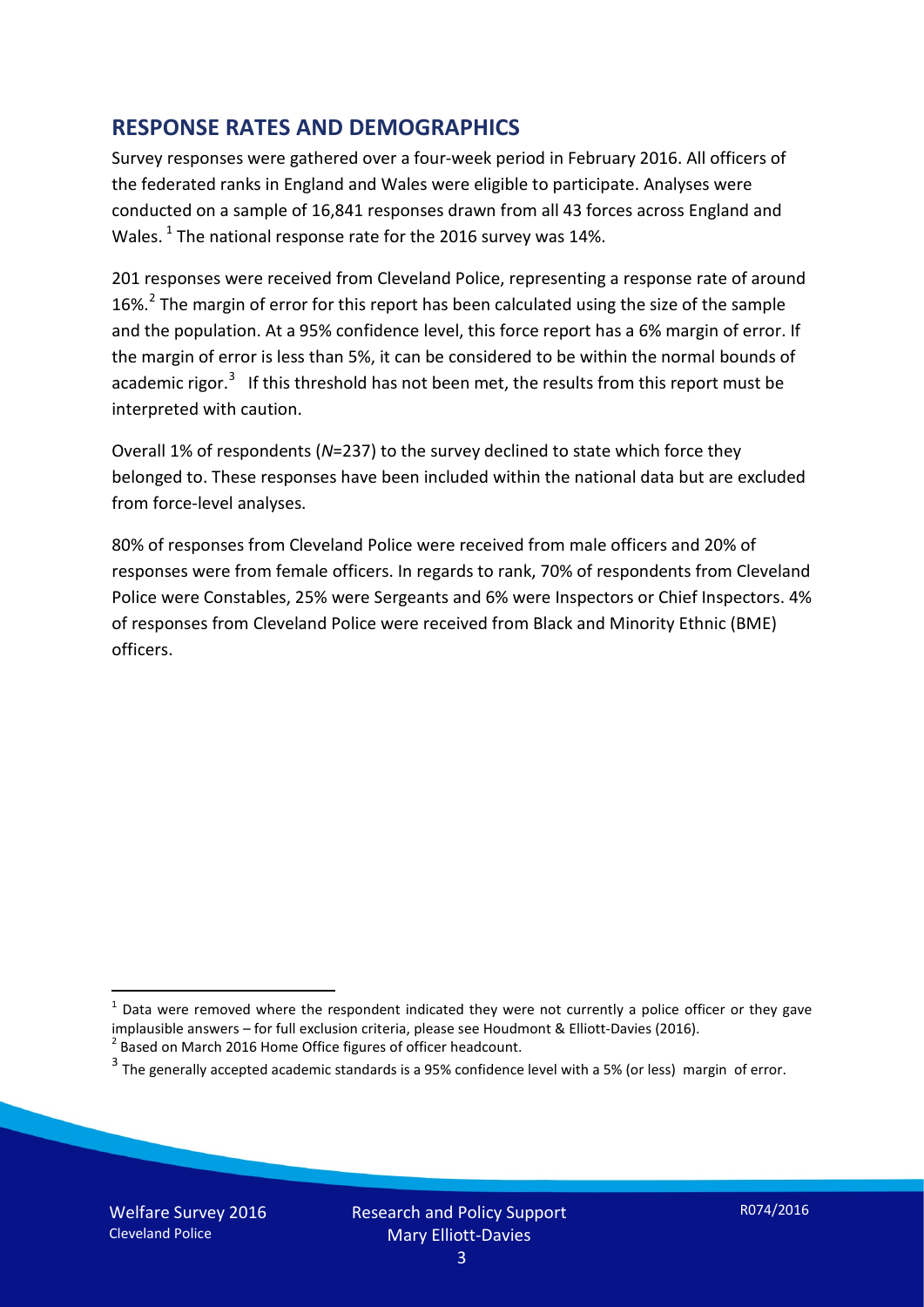# **2. DEMAND**

## **2.1. WORKLOAD**

77% of respondents from Cleveland Police told us that their workload is currently too high. This was higher than the proportion of national respondents who reported their workload was too high (66%).

## **2.2. HSE MANAGEMENT STANDARDS**

The UK Health and Safety Executive published the Management Standards Indicator Tool (MSIT) to assist organisations in the assessment of workers exposure to dimensions of the psychosocial work en[v](#page-15-4)ironment that, if not properly managed, can lead to harm to health.<sup>v</sup> The 25-item version of the MSIT<sup>[vi](#page-15-5)</sup> contains four items that measure job demands.

37% of respondents from Cleveland Police told us that they often or always have unachievable deadlines, and 50% that they have to neglect some tasks because they have too much to do. Findings for the MSIT job demand items for Cleveland Police are presented in Figure 1 below.



#### *Figure 1. Cleveland Police: HSE MSIT Job Demands*

Welfare Survey 2016 Cleveland Police

Research and Policy Support Mary Elliott-Davies

4

R074/2016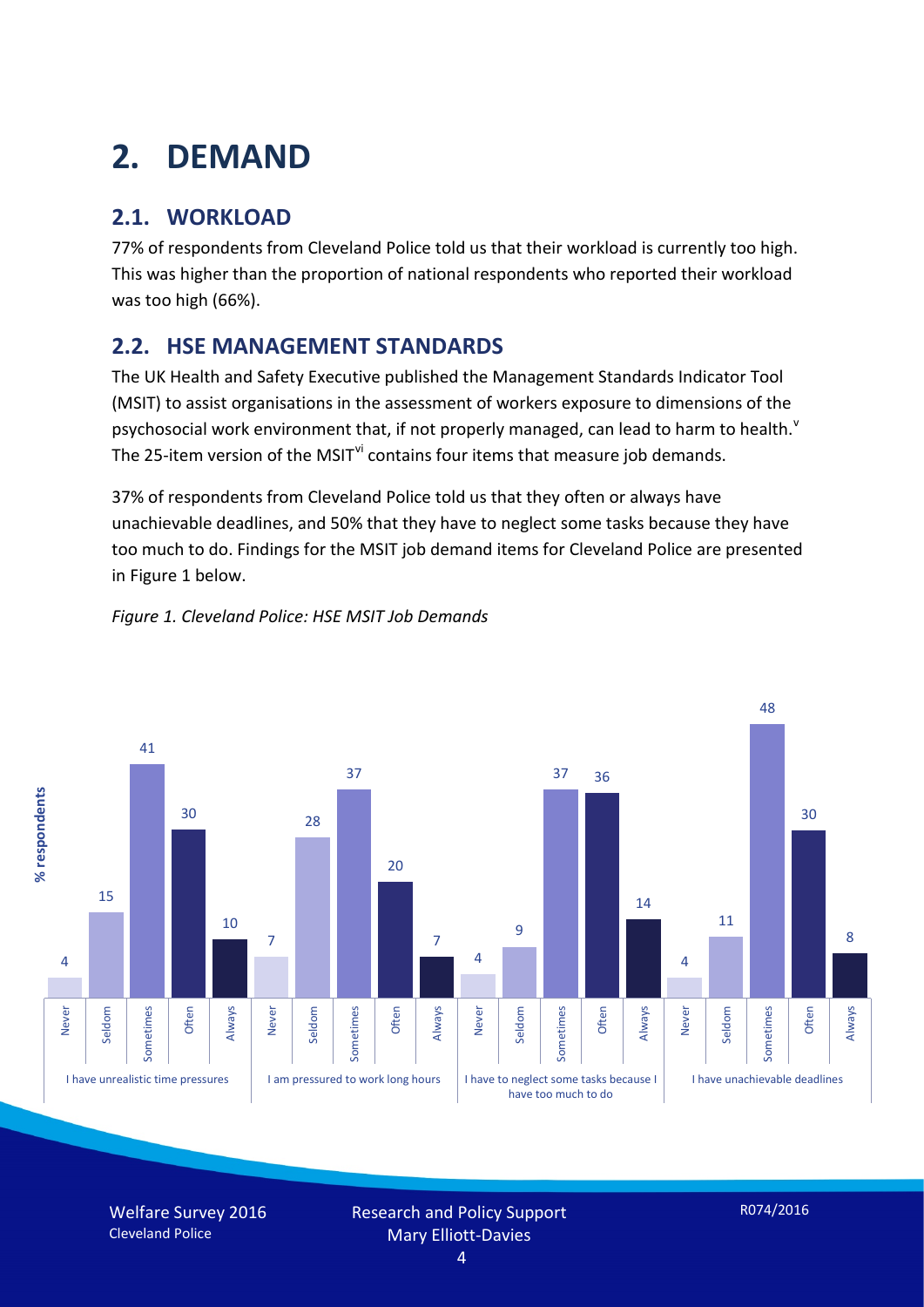#### **2.3. AMOUNT AND PACE OF WORK**

A set of statements were developed for the current study to assess aspects of job demands in regards to the amount and pace of work. Findings for Cleveland Police are presented in Figure 2.





78% of respondents from Cleveland Police *disagreed* or *strongly disagreed* that they were able to meet all of the conflicting demands on their time and 92% of respondents from Cleveland Police *disagreed* or *strongly disagreed* that there are enough officers to manage all the demands made on their team/unit.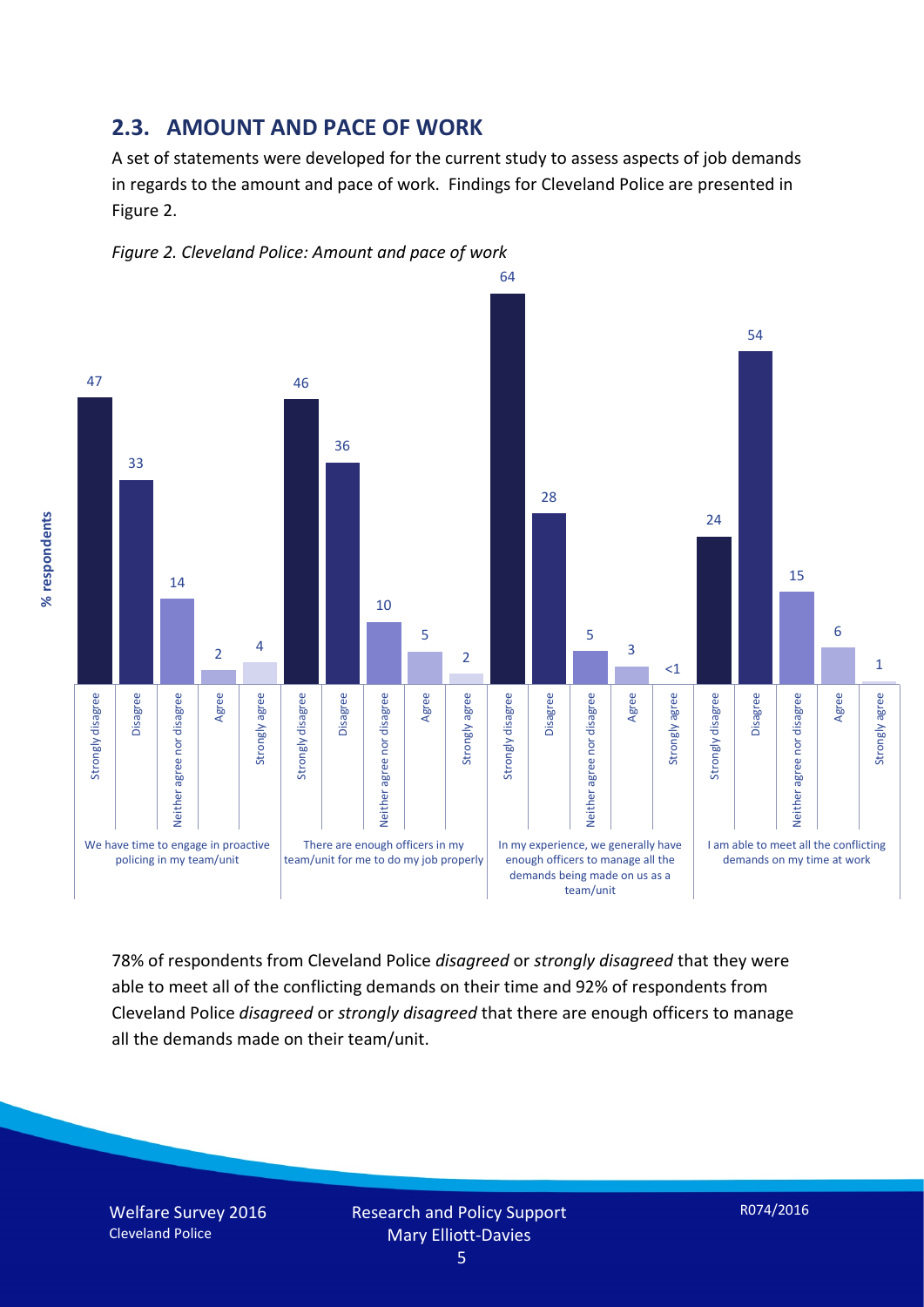# **3. CAPACITY**

## **3.1. MINIMUM OFFICER STAFFING**

We asked respondents whether or not their team or unit has a minimum officer staffing level and 71% of respondents from Cleveland Police indicated that their team or unit had a minimum officer staffing level. Among respondents whose team or unit had a minimum officer staffing level, 36% indicated that this level was achieved *never* or *rarely*.

## **3.2. OFFICER STAFFING ARRANGEMENTS**

Respondents were asked whether they had been told how officer staffing levels in their team/unit were determined and whether they felt it was effective. 58% of respondents from Cleveland Police indicated that they had not been told how officer staffing levels are determined, whilst 72% *disagreed* or *strongly disagreed* that the way officer staffing levels are determined seems to be effective. An additional set of statements were developed for this survey to assess aspects of capacity to meet job demands. Results for Cleveland Police are below.



*Figure 3. Cleveland Police: Capacity to deal with workload*

Welfare Survey 2016 Cleveland Police

Research and Policy Support Mary Elliott-Davies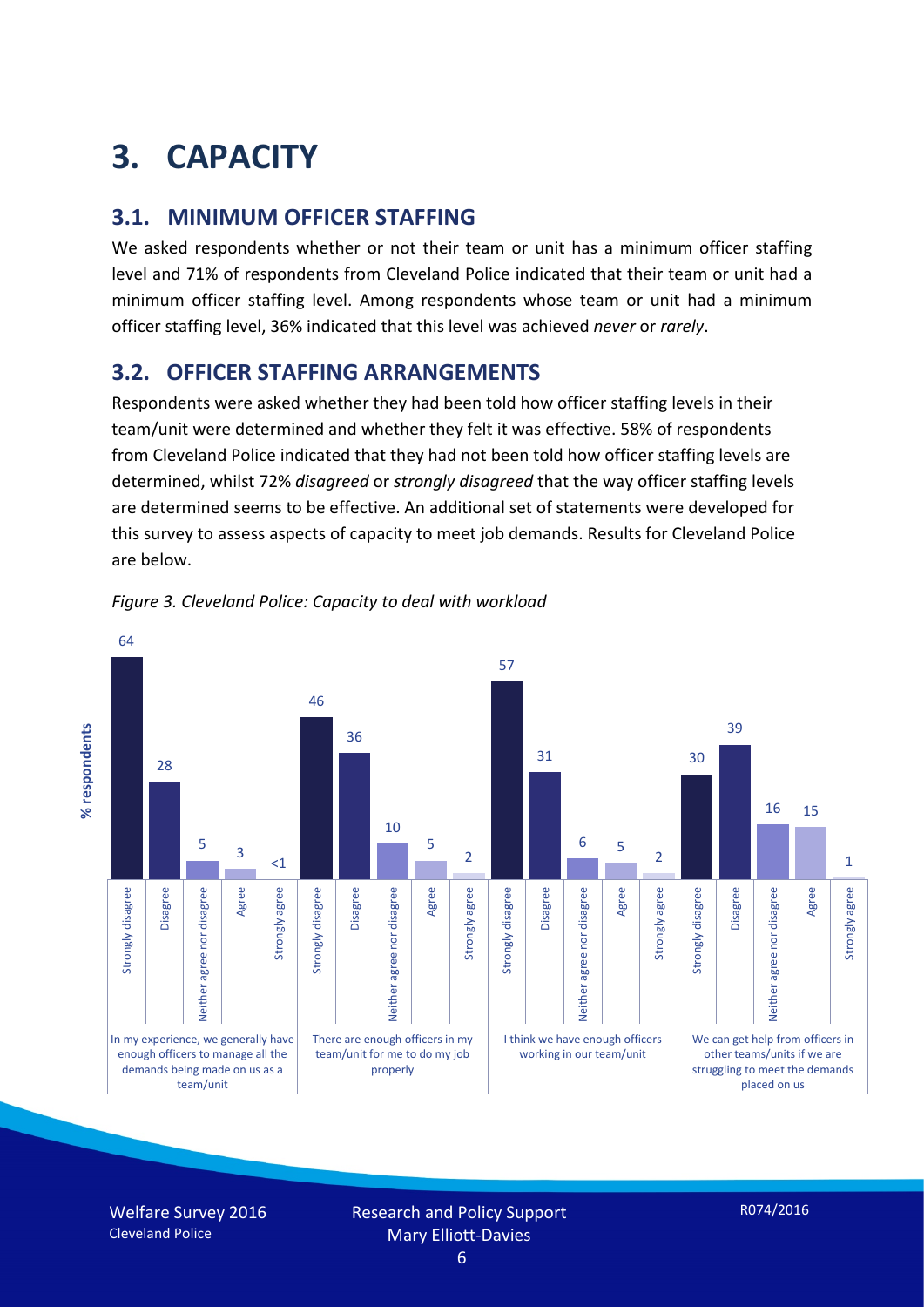## **4. WORK PATTERNS**

## **4.1. SHIFTS**

Respondents were invited to indicate which of broad shift patterns they typically worked (indicated in Figure 4) and, to the nearest hour, how long their shifts are supposed to last.

10% of respondents from Cleveland Police reported their formal shift duration was more than the 8-10 hours advised by the Health and Safety Executive<sup>[vii](#page-15-6)</sup> and the Police Negotiating Board.<sup>[viii](#page-15-7)</sup>





## **4.2. SINGLE CREWING**

Among respondents from Cleveland Police, for whom this item was applicable (*N*=*169*), 78% reported being single crewed either *often* or *always* over the previous 12 month period, this can be compared with 73% of respondents from the national sample.

## **4.3. BREAKS, REST DAYS AND ANNUAL LEAVE**

49% of respondents from Cleveland Police were *never* or *rarely* able to take their full rest break entitlement, and 92% reported having had two or more rest days cancelled in the previous 12 month period.

41% of respondents from Cleveland Police told us that they have not been able to take their full annual leave entitlement in the previous 12 month period.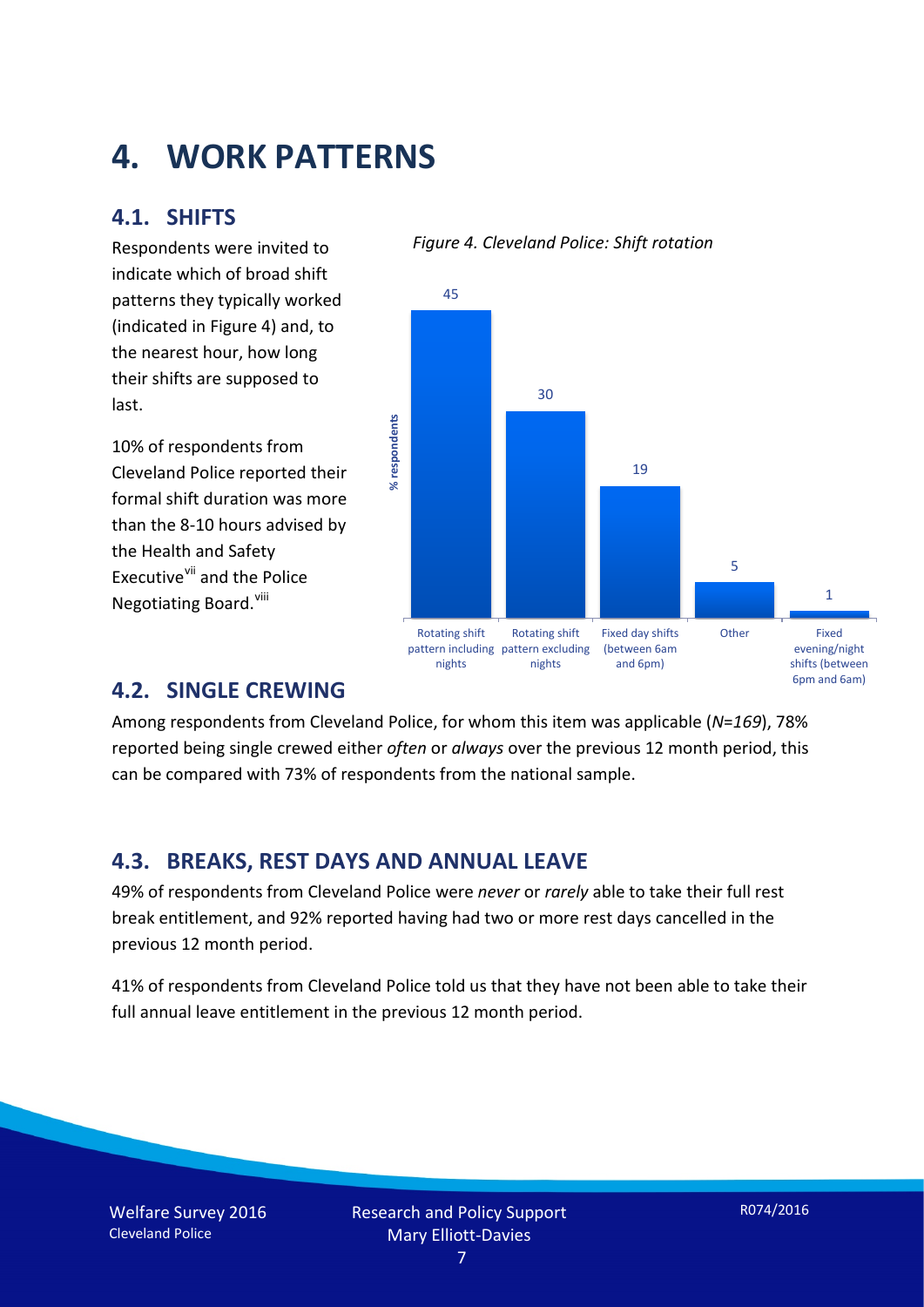# **5. MENTAL HEALTH AND WELLBEING**

## **5.1. SINGLE ITEM INDICATOR**

A top-level broad overview of mental wellbeing was established using an item that asked respondents to indicate whether they had experienced feelings of stress, low mood, anxiety, or other difficulties with their health and wellbeing over the last 12 months.

89% of respondents from Cleveland Police indicated that they had experienced feelings of stress, low mood, anxiety, or other difficulties with their health and wellbeing over the last 12 months. 92% also indicated that these feelings were caused, or made worse by work.

### **5.2. MENTAL WELLBEING**

Mental wellbeing can be broadly conceptualized as having two dimensions. The first concerns positive affect (i.e. pleasurable aspects of wellbeing such as feelings of optimism, cheerfulness, and relaxation). The second concerns psychological functioning (i.e. such as clear thinking, self-acceptance, personal development, competence, and autonomy).

To investigate mental wellbeing in more detail the two-dimensional structure of mental wellbeing described above was assessed using the short Warwick-Edinburgh Mental Wellbeing Scale.<sup>[ix](#page-15-8)</sup> The use of this scale, which has been widely used in a number of settings, helps us to measure the incidence of wellbeing in the police in a reliable way, allowing credible comparisons. The scale asks individuals to rate their experience during the last two weeks for seven positively framed statements.

Findings for the items for the short Warwick-Edinburgh Mental Wellbeing Scale for Cleveland Police are presented in Figure 5 alongside those for the general public.

#### **5.3. HELP SEEKING**

A question was applied to identify those who had ever **sought help** for feelings of stress, low mood, anxiety, or any other difficulties with mental health and wellbeing. Examples of sources of help were provided including GP, occupational health department, psychologist, therapist, and counsellor.

41% of Cleveland Police respondents had previously sought help for feelings of stress, low mood, anxiety or other difficulties with their mental health and wellbeing, of which 64% had done so within the last 12 months.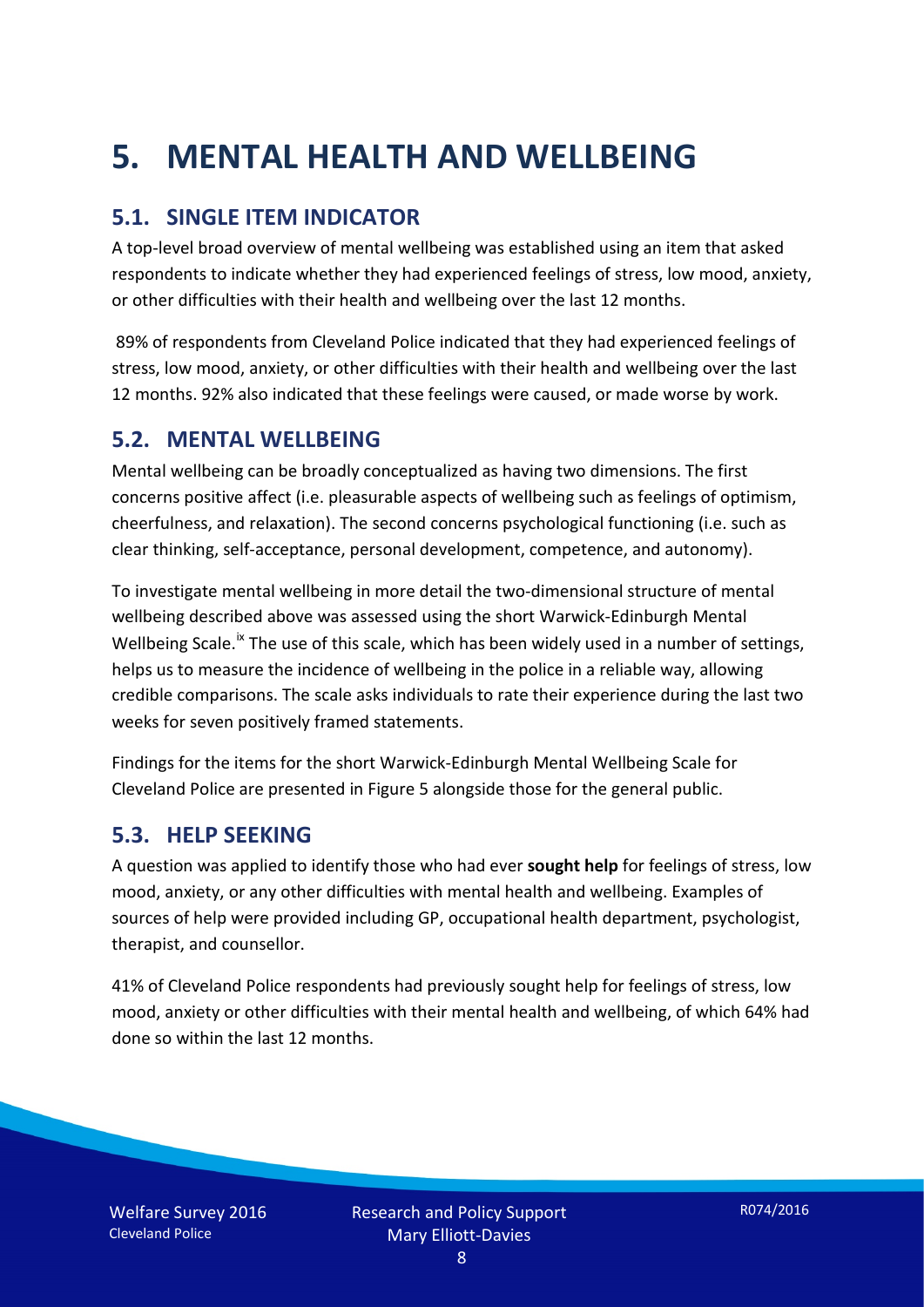



General Population: North West [England] Mental Wellbeing Survey (2012-23) Local Response: PFEW Welfare Survey (2016)

#### **5.4. STRESS**

Work related stress was measured using a single-item measure. 49% of respondents from Cleveland Police presented with a non-diagnostic case of work-related stress. $x$  Stress outside of work was assessed using an adaptation of the work-related stress measure. 8% of respondents from Cleveland Police presented with a non-diagnostic case of stress outside of work.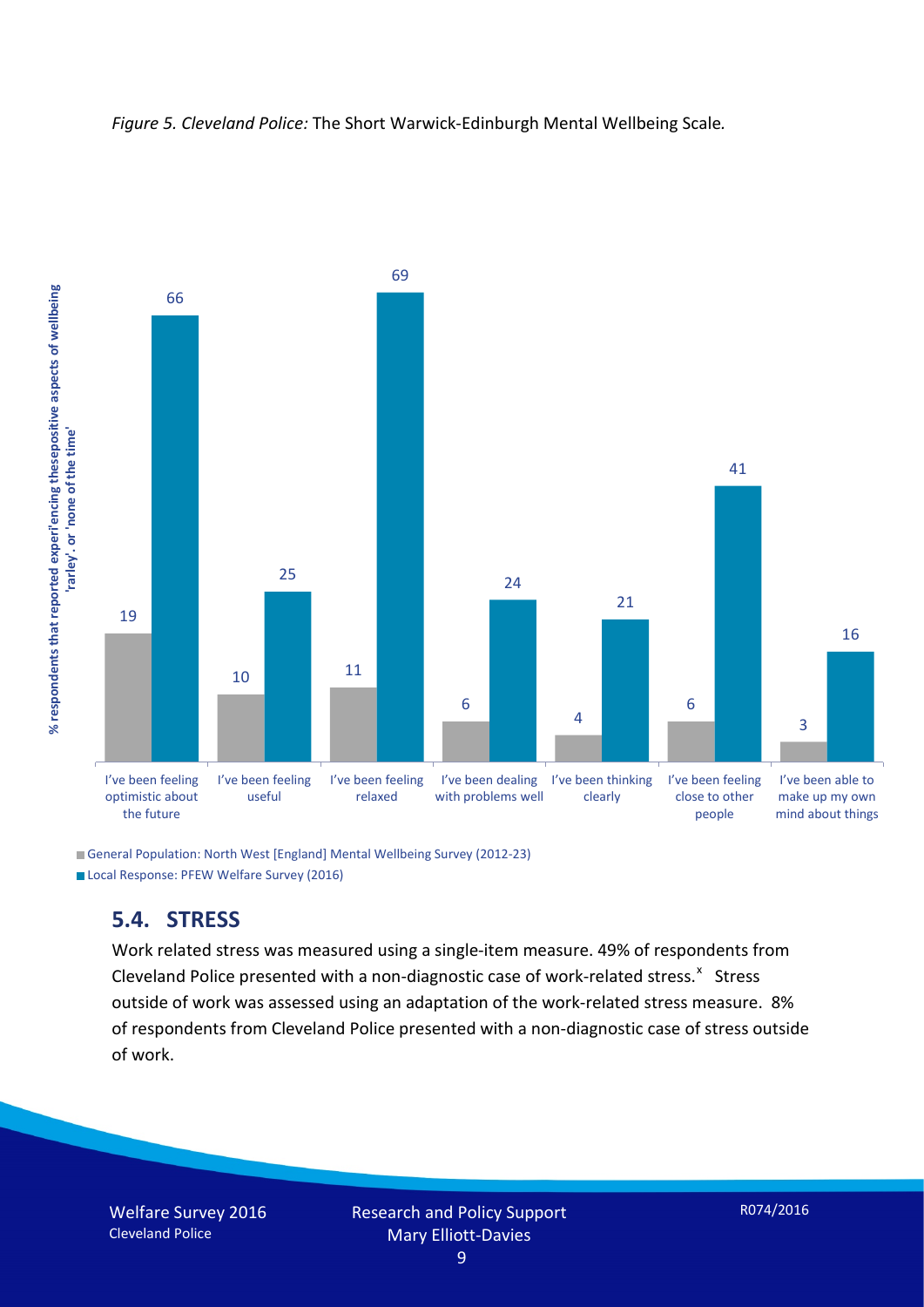# **6. ORGANISATIONAL SUPPORT: MENTAL HEALTH & WELLBEING**

Participants who indicated that they had sought help for difficulties with mental health and wellbeing were presented with additional questions concerning disclosure to a line manager.

## **6.1. DISCLOSURE**

66% of respondents reported that they had disclosed seeking mental health and wellbeing support to their line managers.

## **6.2. REASONS FOR NON-DISCLOSURE**

Respondents who did not disclose that they were seeking mental health and wellbeing support were asked to indicate why. Findings are presented in Figure 6 below. Respondents were able to cite as many reasons as applicable.

#### *Figure 6. Cleveland Police: Reasons for non-disclosure*



Reasons for non-disclosure

#### **D**Other

- I didn't want to be treated differently (in a negative way)
- I It wasn't affecting my work so I didn't feeli like I needed to
- I thought it would negatively affect my opportunities for promotion and/or specialisation
- I was worried that my other colleagues would find out

Welfare Survey 2016 Cleveland Police

Research and Policy Support Mary Elliott-Davies 10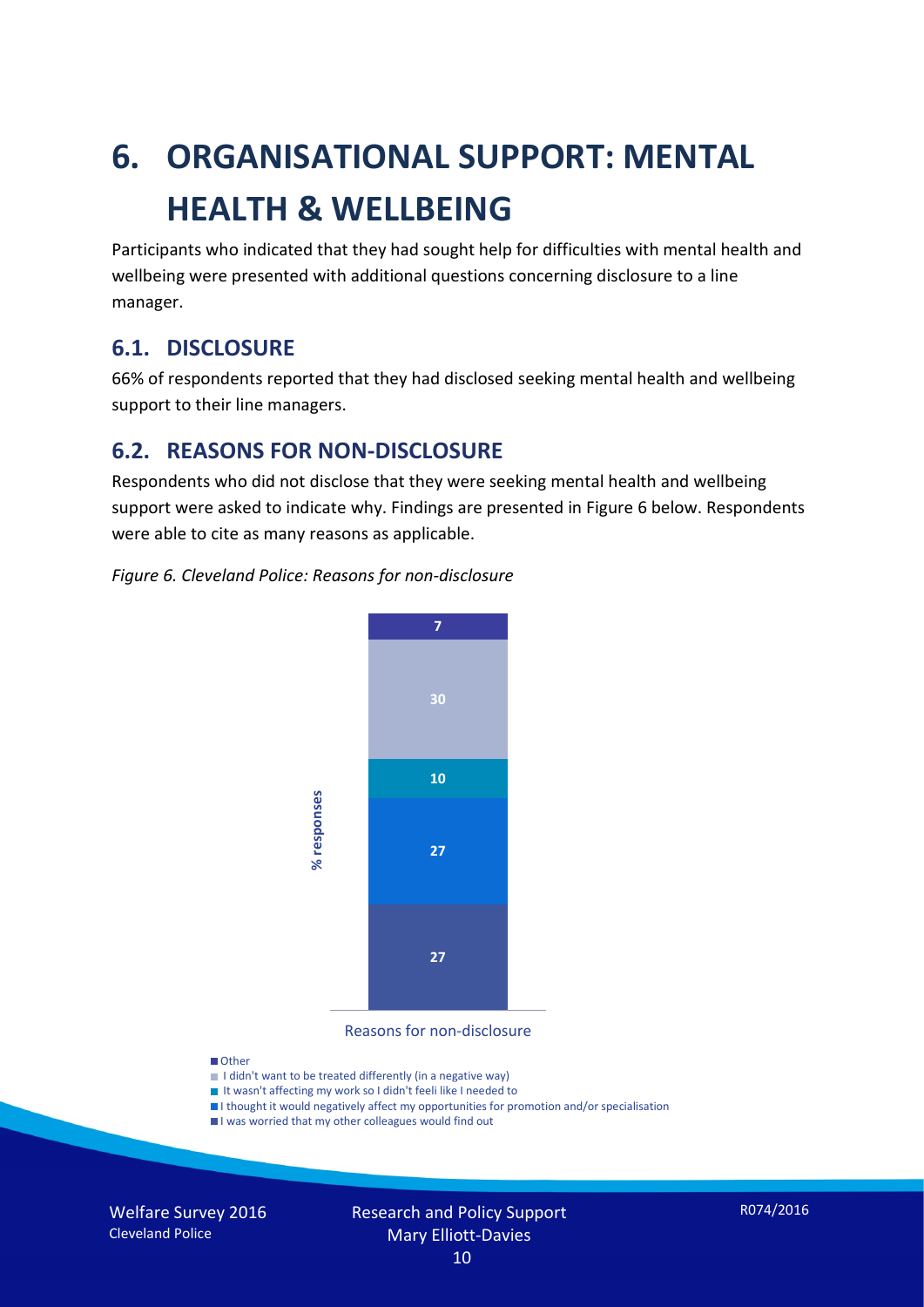#### **6.3. LOCAL ATTITUDES TO MENTAL HEALTH AND WELLBEING**

All respondents were asked about the attitude of the police service towards mental health and wellbeing. Nationally, these were found to be fairly negative. Figure 7 below shows the perception reported by respondents from Cleveland Police.



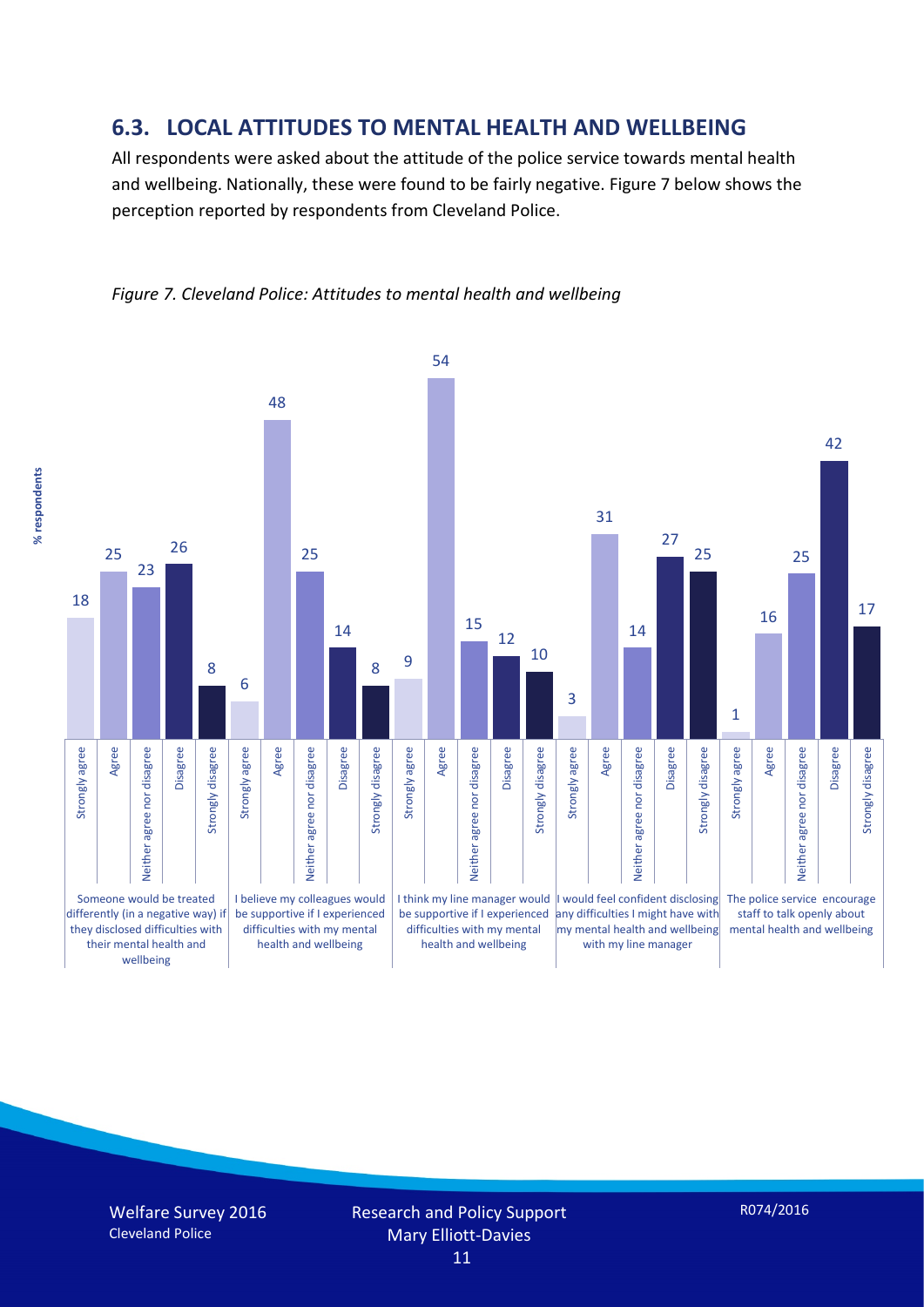# **7. ABSENCE BEHAVIOUR**

## **7.1. ABSENCE**

53% of respondents from Cleveland Police reported one or more days of sickness absence and 28% of respondents indicated that at least one day of their sickness absence was attributable to stress, depression, or anxiety.

## **7.2. PRESENTEEISM AND LEAVEISM**

Presenteeism is the act of attending work while ill. This has been shown to be associated with subsequent health decline, particularly in relation to burnout, $x_i$  and can to lead to elevated absenteeism.<sup>[xii](#page-16-1)</sup> Moreover, evidence suggests that presenteeism can compound the effects of the initial illness and negatively influence job satisfaction, resulting in negative job attitudes and withdrawal from work.<sup>[xiii](#page-16-2)</sup>

Leaveism is a recently coined term to describe hidden sickness absence and work undertaken during rest periods including using allocated time off such as annual leave entitlements to take time off when they are in fact unwell. Findings for Cleveland Police are presented in Figure 8 below.



#### *Figure 8. Cleveland Police: Absence behaviours*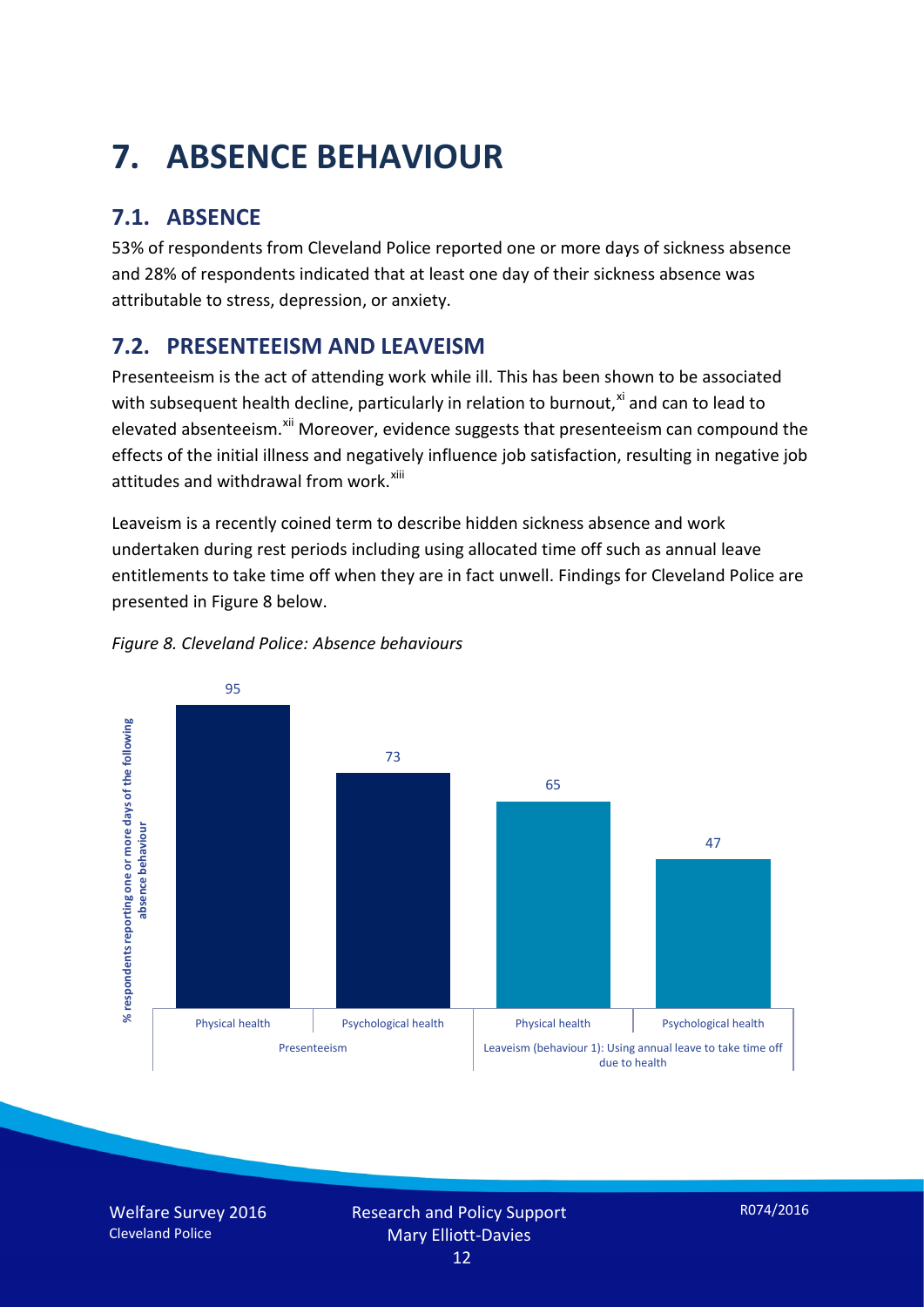# **8. ACCIDENTS, VIOLENCE AND INJURIES**

## **8.1. VIOLENCE**

% respondents **% respondents** Verbal and physical violence was assessed using four questions regarding how often officers received verbal insults, verbal threats, unarmed physical attacks, and attacks with a weapon from members of the public over the previous 12 months. Findings are presented in Figure 9 below.



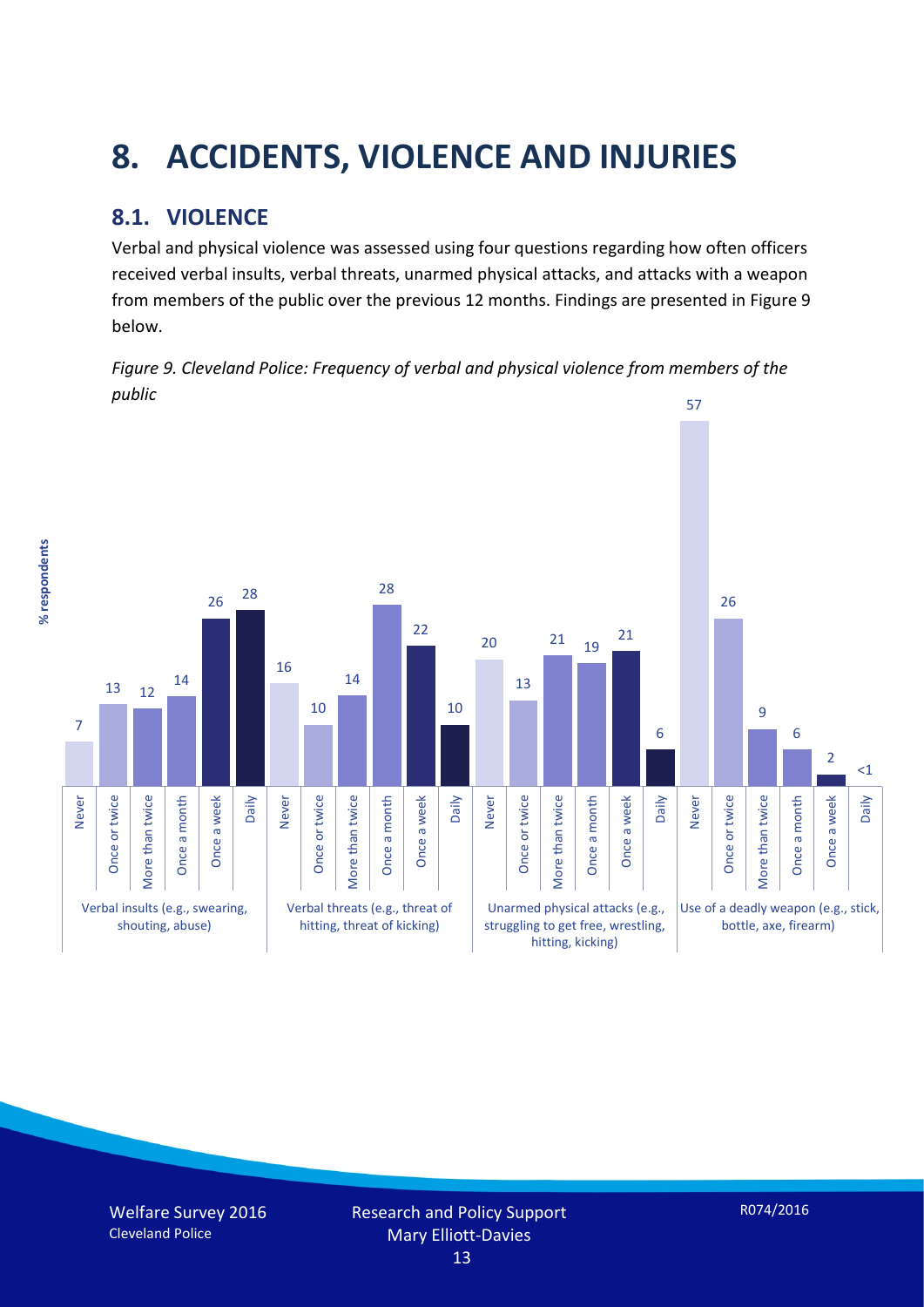## **8.2. INJURIES DUE TO ACCIDENTS AND VIOLENCE**

36% of Cleveland Police respondents reported that they had suffered one or more injuries that required medical attention as a result of **work-related violence** in the last year – losing more than 151 days in sickness absence. Whilst 44% of Cleveland Police respondents also reported that they had suffered one or more injuries that required medical attention as a result of **work-related accidents** in the last year – losing more than 306 days in sickness absence.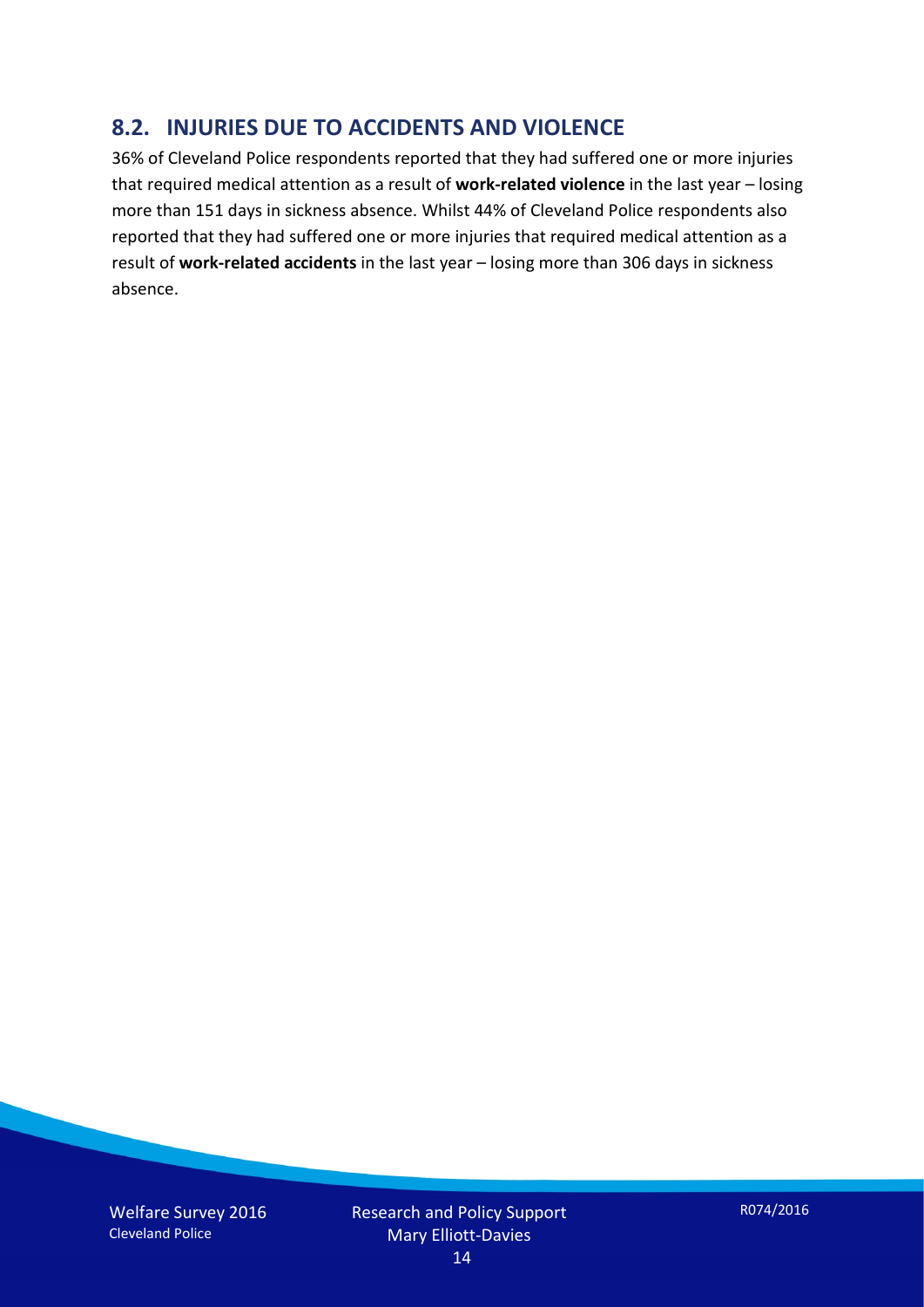## **9. Notes for JBBs**

Additional findings from the 2016 welfare survey are available on request from the Research and Policy department.

The findings of the survey can also be broken down in more detail in terms of different demographic groups, such as rank, role or length of service. However please be aware that we can only go into a certain level of detail with this demographic data in order to preserve respondents' confidentiality.

JBBs wishing to obtain further information can contact Mary Elliott-Davies [\(mary.elliott](mailto:mary.elliott-davies@polfed.org)[davies@polfed.org\)](mailto:mary.elliott-davies@polfed.org) to discuss their requirements. The Research and Policy Department only has one member of staff responsible for these data requests therefore please bear this in mind when contacting the team.

All other interested parties should speak to their local JBB in the first instance.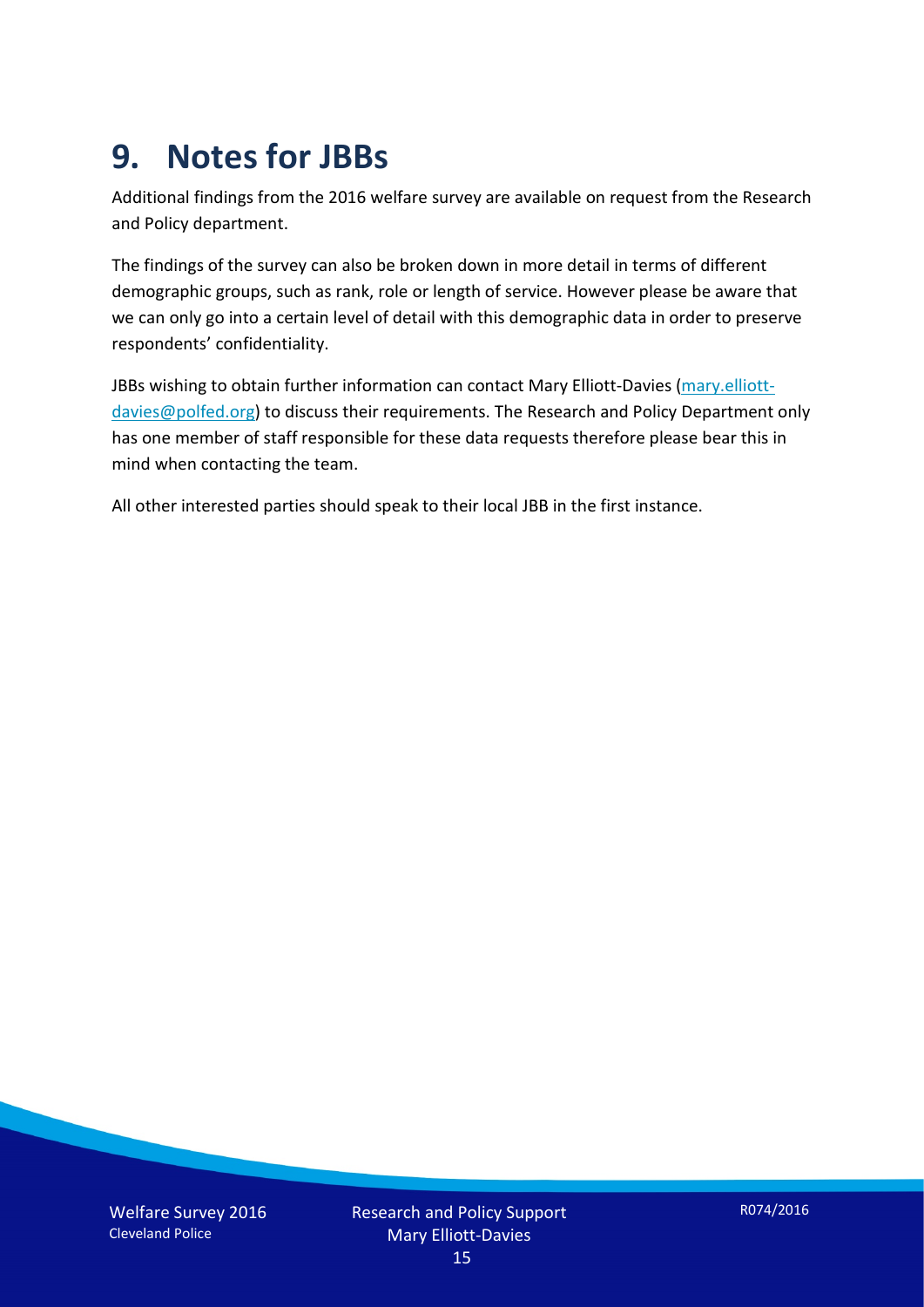# **10. REFERENCES**

<span id="page-15-0"></span>i National Audit Office (2015). Financial Sustainability of Police Forces in England and Wales. Retrieved September 12, 2016, fro[m https://www.nao.org.uk/wp](https://www.nao.org.uk/wp-content/uploads/2015/06/Financial-sustainability-of-police-forces.pdf)[content/uploads/2015/06/Financial-sustainability-of-police-forces.pdf](https://www.nao.org.uk/wp-content/uploads/2015/06/Financial-sustainability-of-police-forces.pdf)

<span id="page-15-1"></span><sup>ii</sup> Home Office (2010). Police Service Strength: England and Wales, 31 March 2010. Retrieved September 12, 2016, from [https://www.gov.uk/government/uploads/system/uploads/attachment\\_data/file/115745/hosb1410](https://www.gov.uk/government/uploads/system/uploads/attachment_data/file/115745/hosb1410.pdf) [.pdf](https://www.gov.uk/government/uploads/system/uploads/attachment_data/file/115745/hosb1410.pdf)

<span id="page-15-2"></span><sup>iii</sup> Home Office (2016). Police Workforce, England and Wales, 31 March 2016. Statistical Bulletin 05/16. Retrieved September 12, 2016, fro[m https://www.gov.uk/government/statistics/police](https://www.gov.uk/government/statistics/police-workforce-england-and-wales-31-march-2016)[workforce-england-and-wales-31-march-2016](https://www.gov.uk/government/statistics/police-workforce-england-and-wales-31-march-2016)

<span id="page-15-3"></span><sup>iv</sup> Elliott-Davies, M., Donnelly, J., Boag-Munroe, F., & Van Mechelen, D. (2016). 'Getting a battering' The perceived impact of demand and capacity imbalance within the Police Service of England and Wales: A qualitative review. The Police Journal, 89, 2, 93-116.

<span id="page-15-4"></span><sup>v</sup> Cousins, R., Mackay, C., Clarke, S., Kelly, C., Kelly, P., & McCaig, R. (2004). 'Management Standards' and work-related stress in the UK: Practical development. *Work & Stress, 18*, 113–136; Mackay, C., Cousins, R., Kelly, P., Lee, S., & McCaig, R. (2004). 'Management Standards' and work-related stress in the UK: Policy background and science. *Work & Stress, 18*, 91–112.

<span id="page-15-5"></span>vi Edwards, J., & Webster, S. (2012). Psychosocial risk assessment: Measurement invariance of the UK Health and Safety Executive's Management Standards Indicator Tool across public and private sector organizations. *Work & Stress, 26*, 130–142

<span id="page-15-6"></span>vii HSE.(2006).Managing shift work: *Health and Safety Guidance*. HSE Books, HSG256, ISBN 9780717661978, Crown Copyright.

<span id="page-15-7"></span>viii Home Office. (2010). Guidance on Variable shift arrangements for police officers [PNB circular] 016-2010.

<span id="page-15-8"></span><sup>ix</sup> Stewart-Brown, S., Tennant, A., Tennant, R., Platt, S., Parkinson, J., & Weich, S. (2009). Internal construct validity of the Warwick-Edinburgh Mental Well-being Scale (WEMWBS): A Rasch analysis using data from the Scottish Health Education Population Survey. *Health and Quality of Life Outcomes, 7*: 15.

<span id="page-15-9"></span>x Smith, A., Johal, S., Wadsworth, E., Davey Smith, G., & Peters, T. (2000). The Scale of Perceived Stress at Work: The Bristol Stress and Health at Work Study. Contract Research Report 265/2000. Sudbury: HSE Books.